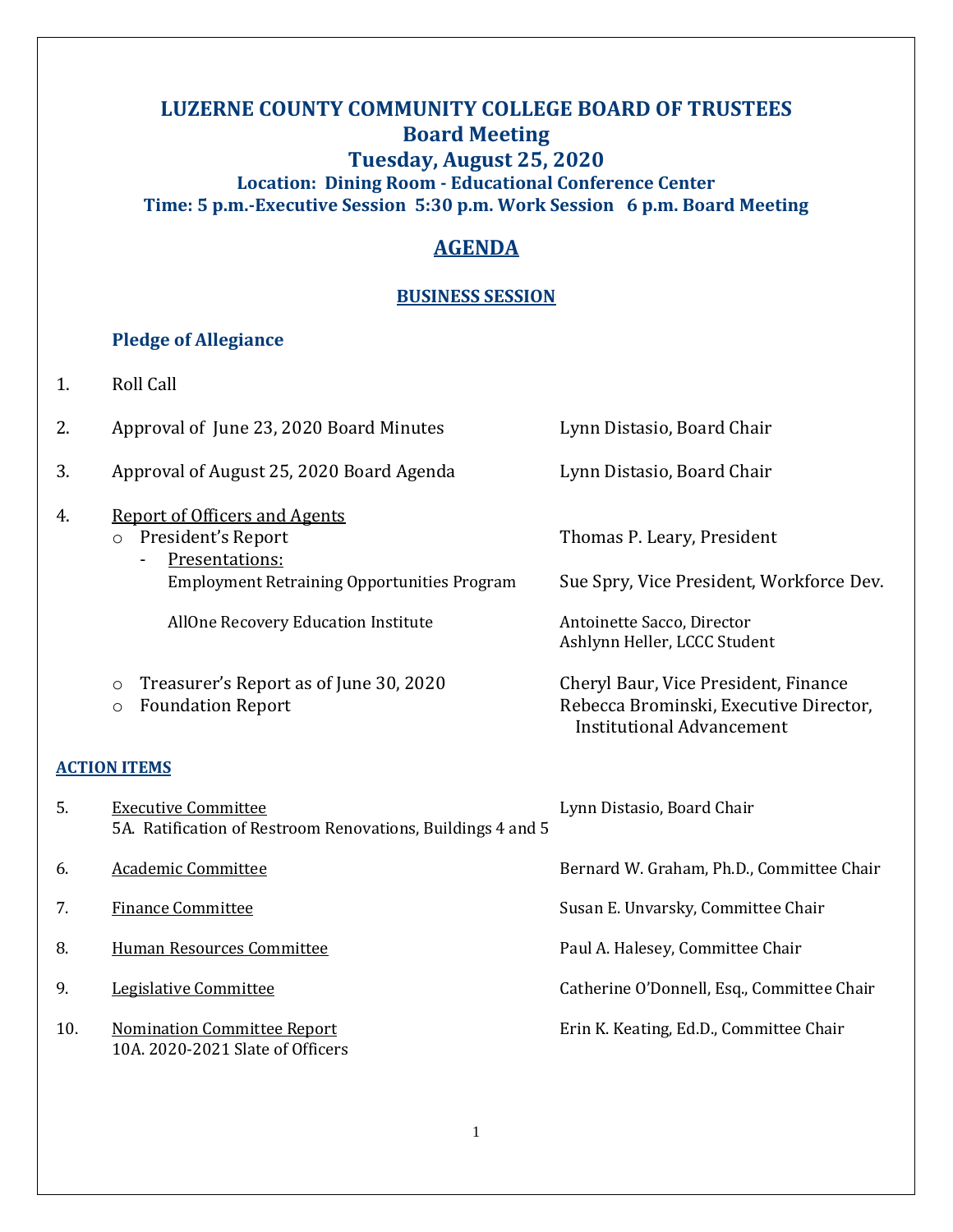### **INFORMATIONAL ITEMS**

- 1. Public Comment
- 2. **Unfinished Business of Previous Meeting Fig. 2. Example 2. Example 2. All Uynn Distasio, Board Chair**
- 2. Informational Item Executive Committee Lynn Distasio, Board Chair
- 3. Informational Item Human Resources Committee Paul Halesey, Committee Chair -Information on Appointments/Leave Report
- 
- 

4. Communications Lynn Distasio, Board Chair

5. Adjournment Adjournment Adjournment Lynn Distasio, Board Chair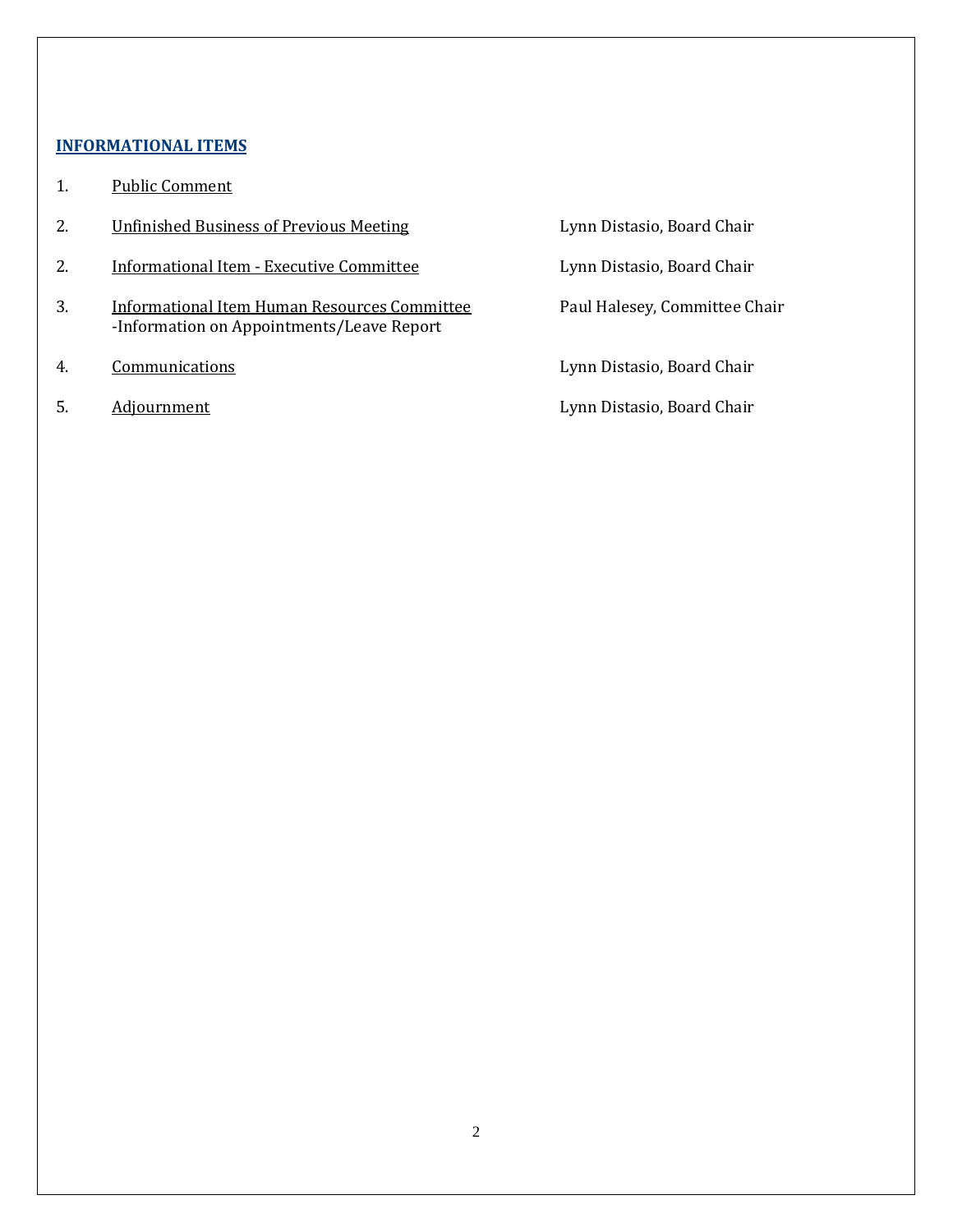# **5. Executive Committee Action Items**

## **5A. Ratification of Bid Award, Restroom Renovations, Buildings 4 and 5**

Recommend Luzerne County Community College Board of Trustees ratify and reaffirm approval of bid award for Buildings 4 and 5 Restroom Renovations to the lowest responsible bidders: Champion Builders, Inc., general construction, in the amount of \$158,500; and L.H. Reed and Sons, Inc., plumbing construction, in the amount of \$54,946. A 5% project contingency (\$10,672.30), and hemmler + camayd architects will be compensated in line with our agreement for miscellaneous services in the amount of \$19,027.64 for a total project cost of \$243,145.94.

## **10. Nomination Committee Report**

### **10. 2020-2021 Slate of Officers**

The Nomination Committee recommends the Luzerne County Community College Board of Trustees approve the slate of officers for fiscal year 2020-2021.

Board Chair: Lynn Distasio

Vice Chair: Susan E. Unvarsky

Secretary: Dr. Bernard Graham